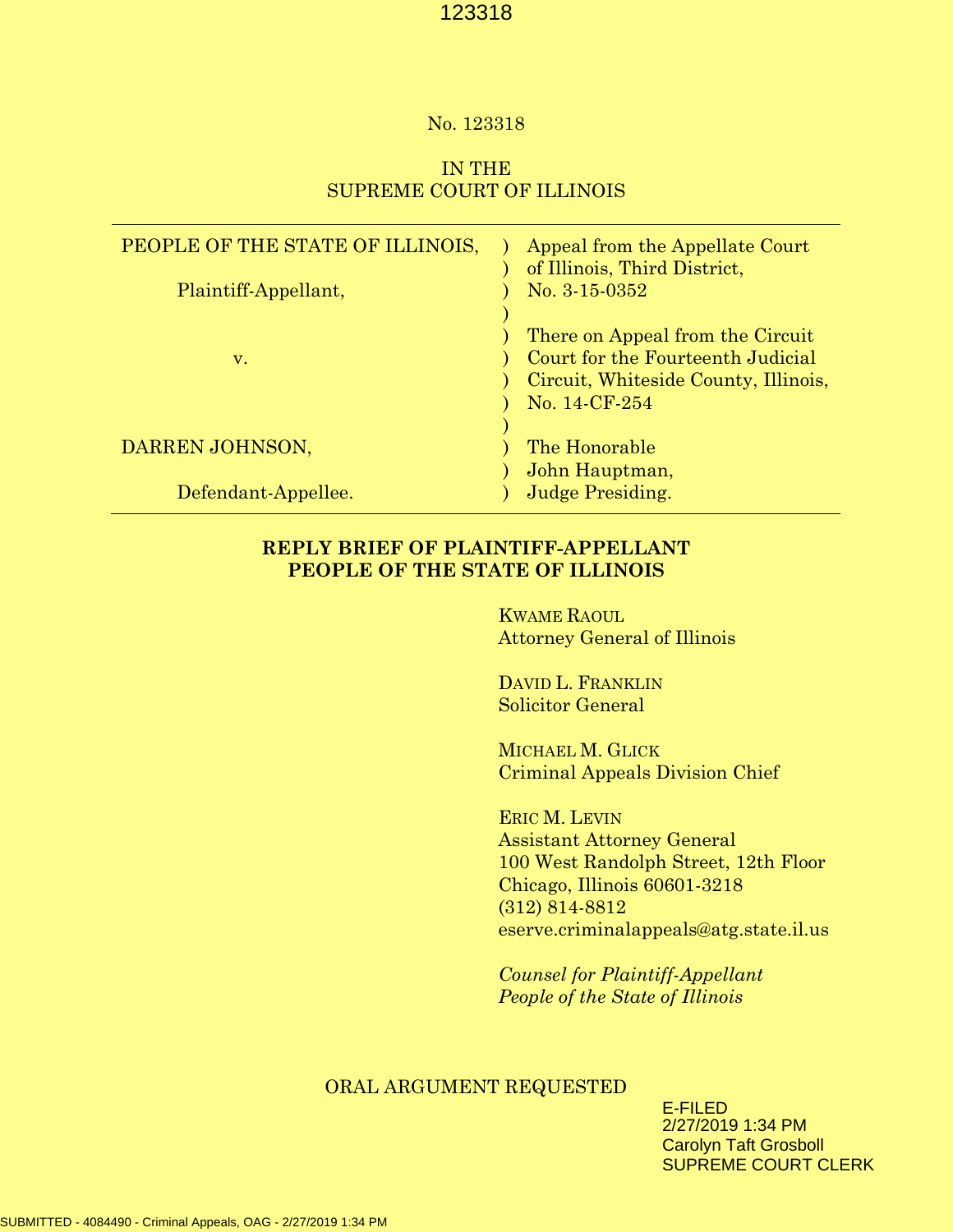#### **ARGUMENT**

Under this Court's long-settled interpretation of the burglary statute, a person has no authority to enter a building — even one that is open to the public — if he enters with intent to commit theft. *People v. Weaver*, 41 Ill. 2d 434, 439 (1968). That limited authority doctrine controls this case. Just as Weaver was guilty of burglary for entering an open laundromat with the intent to steal coins from a vending machine, defendant here committed burglary when he entered an open Walmart store with the intent to steal merchandise. Defendant had no more authority to enter the Walmart store with that intent than Weaver had to enter the laundromat. Under the limited authority doctrine, it makes no difference that Walmart is a retail store and the laundromat was not. Nor does it matter that defendant intended to steal clothing that was displayed for sale, while the coins Weaver intended to steal were in a locked vending machine. Both businesses opened their doors to the public, but neither business invited members of the public to enter for the purpose of stealing.

Defendant does not ask the Court to overrule *Weaver*, and he offers no principled basis for distinguishing it. Instead, he argues that *Weaver*'s limited authority doctrine should not apply in the scenario presented here when a person enters an open retail store with the intent to shoplift. But *People v. Bradford*, 2016 IL 118674, the primary decision on which he relies, provides no support for defendant's shoplifting-based exception to the limited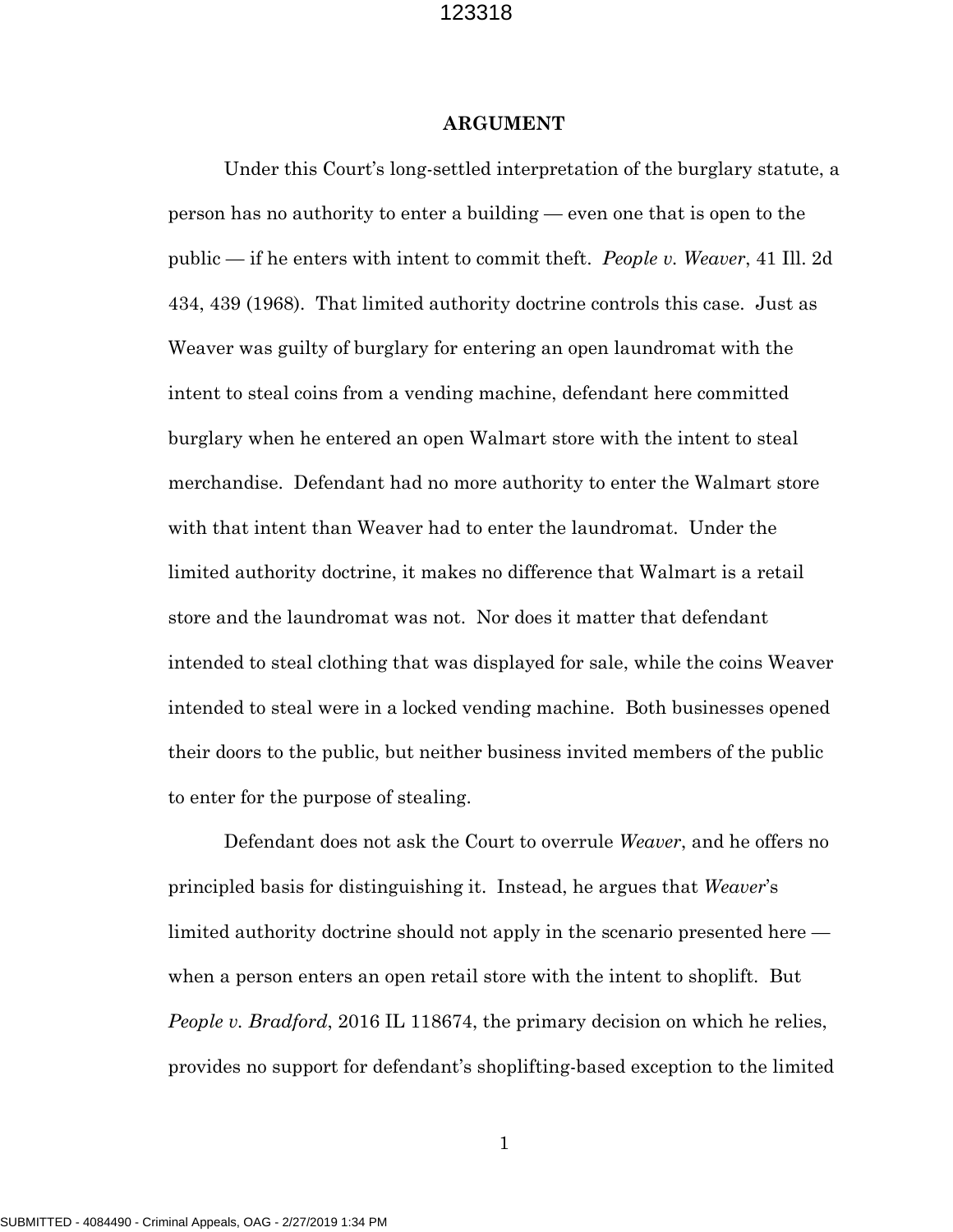authority doctrine. Although *Bradford* happened to involve a defendant who shoplifted from a retail store, the decision did not question the limited authority doctrine's application to unauthorized-*entry* burglary (as charged here and in *Weaver*) but merely declined to extend the doctrine to the distinct unauthorized-*remaining* burglary charge at issue there.

Defendant's additional arguments are equally unavailing. He does not dispute that, in the fifty years since *Weaver* was decided, the General Assembly has not amended the burglary statute to eliminate or otherwise restrict the scope of the limited authority doctrine. Rather, he contends that the legislature implicitly exempted the act of entering an open retail store with the intent to shoplift from the scope of the *burglary* statute by enacting the *retail theft* statute several years after *Weaver*. But nothing in the retail theft statute indicates a legislative intent to accomplish that result. At bottom, defendant's argument rests on the erroneous premise that the limited authority doctrine permits mere shoplifting or theft — rather than the separate act of entering a building with the intent to commit one of those offenses — to be prosecuted as burglary.

A similarly flawed premise underlies defendant's absurdity argument, as he fails to acknowledge that the harm one causes by entering an open store with the intent to steal can reasonably be viewed as distinct from, and more serious than, the harm caused by the commission of any subsequent theft itself. In particular, by entering a store with intent to steal, a person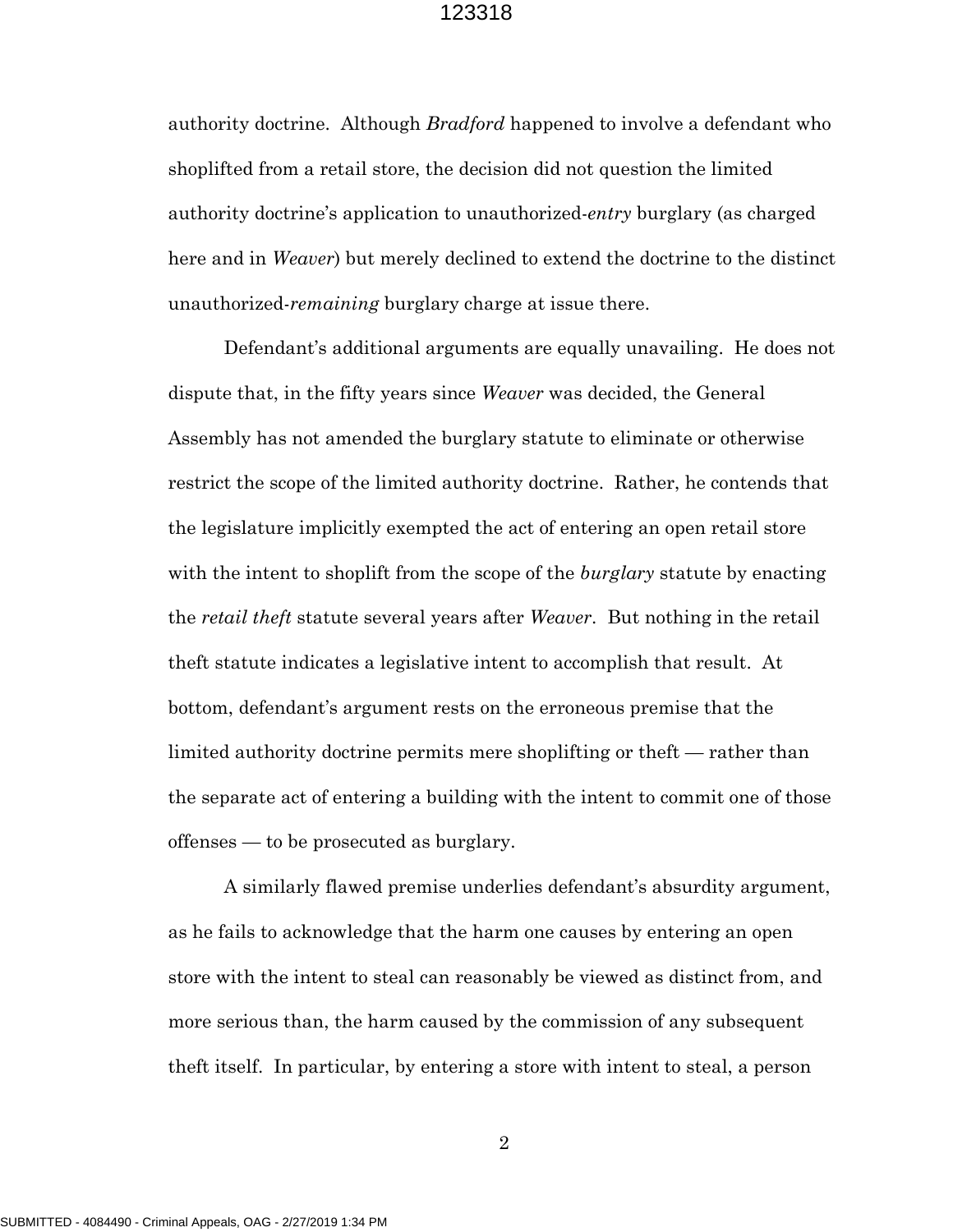knowingly creates the possibility of a confrontation with store personnel that might frighten or injure employees or customers. The likelihood and severity of those consequences, and the appropriate penalty necessary to address them, are questions properly addressed by the legislature, not the courts. The distinction between persons who enter with intent to steal and those who steal only after entering innocently — and the conclusion that the evils produced by the former are a more serious threat to public safety than the latter — flows from *Weaver*'s construction of the burglary statute, which the General Assembly has accepted as correct through lengthy acquiescence. There is thus no basis to conclude that the differing punishments dictated by *Weaver* are inconsistent with legislative intent.

In short, because this case is squarely governed by *Weaver* — and because defendant has forfeited any argument for overruling that decision this Court should reverse the appellate court's judgment and reinstate defendant's burglary conviction.

#### **A.** *Weaver* **is materially indistinguishable.**

Defendant suggests that *Weaver* is distinguishable because Weaver entered the laundromat with the intent to steal from a locked vending machine that "the public had no authority to enter," Def. Br. 12, whereas defendant entered the Walmart store with the intent to steal merchandise that was displayed for public inspection. But that distinction is immaterial. Weaver's lack of authority to enter the laundromat was not based on the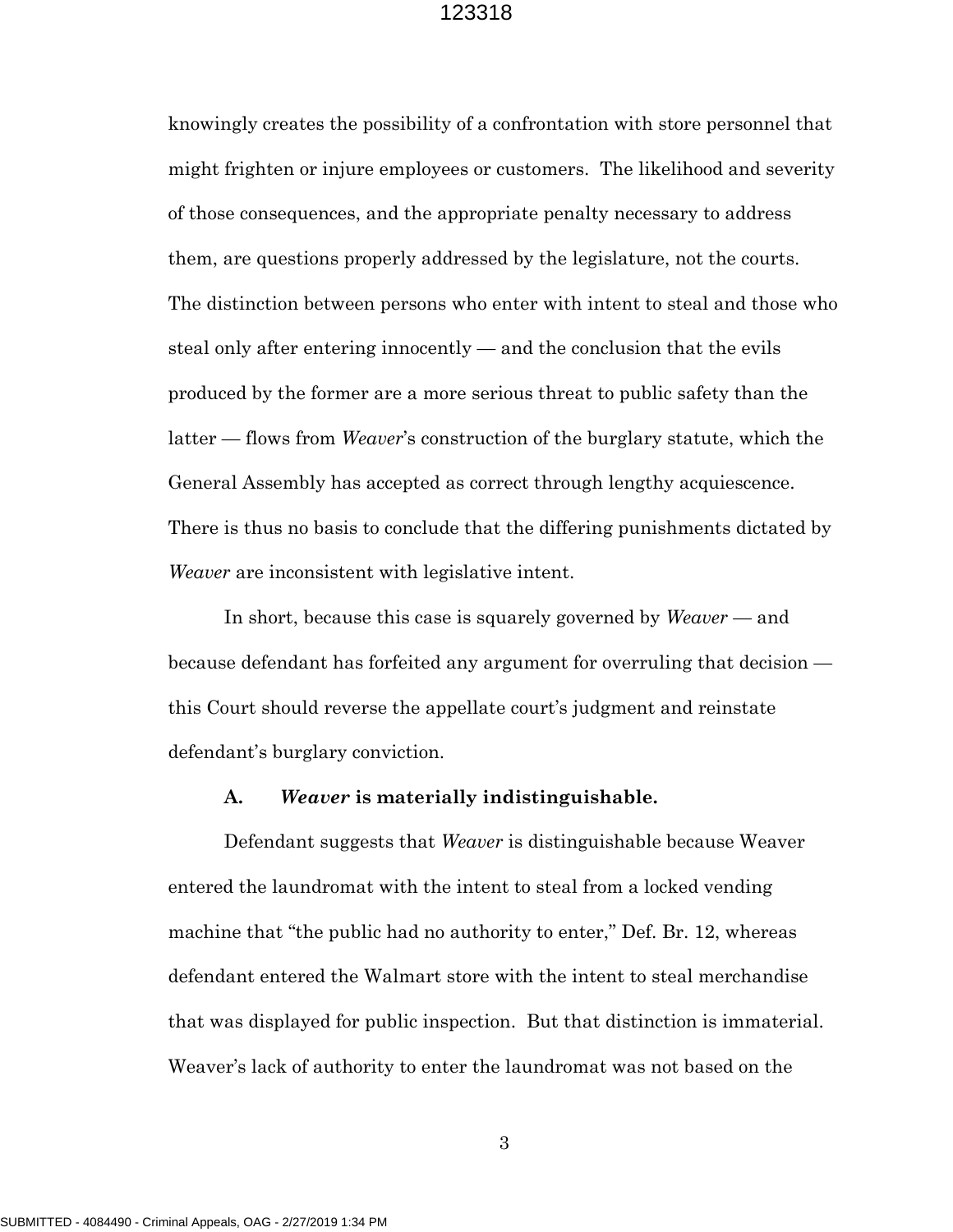nature of the theft he intended to commit or the manner in which he intended to commit it, but on the fact that he possessed the intent to commit theft when he entered. That was so because "[a]n entry with intent to commit a theft cannot be said to be within the authority granted patrons of a laundromat." *Weaver*, 41 Ill. 2d at 439. In other words, Weaver had no authority to enter the open laundromat because his intent to commit theft therein was not "a purpose consistent with the reason the building [was] open." *Id.* The same principle applies here. The Walmart store that defendant entered was open to the public, but defendant had no authority to enter the store with intent to steal merchandise — a purpose that is unquestionably inconsistent with the reason the store was open to the public.

# **B.** *Bradford* **does not exempt retail stores from the scope of the limited authority doctrine.**

As the People's opening brief explained, *Bradford* declined to extend the limited authority doctrine from unauthorized-*entry* burglary (as in *Weaver*) to unauthorized-*remaining* burglary, but nothing in that decision casts doubt on the doctrine's continued application to unauthorized-entry burglary. *See* Peo. Br. 12-18. Defendant takes a far more sweeping view of *Bradford*'s holding. Because the building at issue there was a retail store, he contends, *Bradford* forecloses application of the limited authority doctrine in all burglary cases involving retail stores and stands for the broad proposition that a person's presence in such a store is unauthorized only if he "exceeds his physical authority as a member of the public to be in the store," such as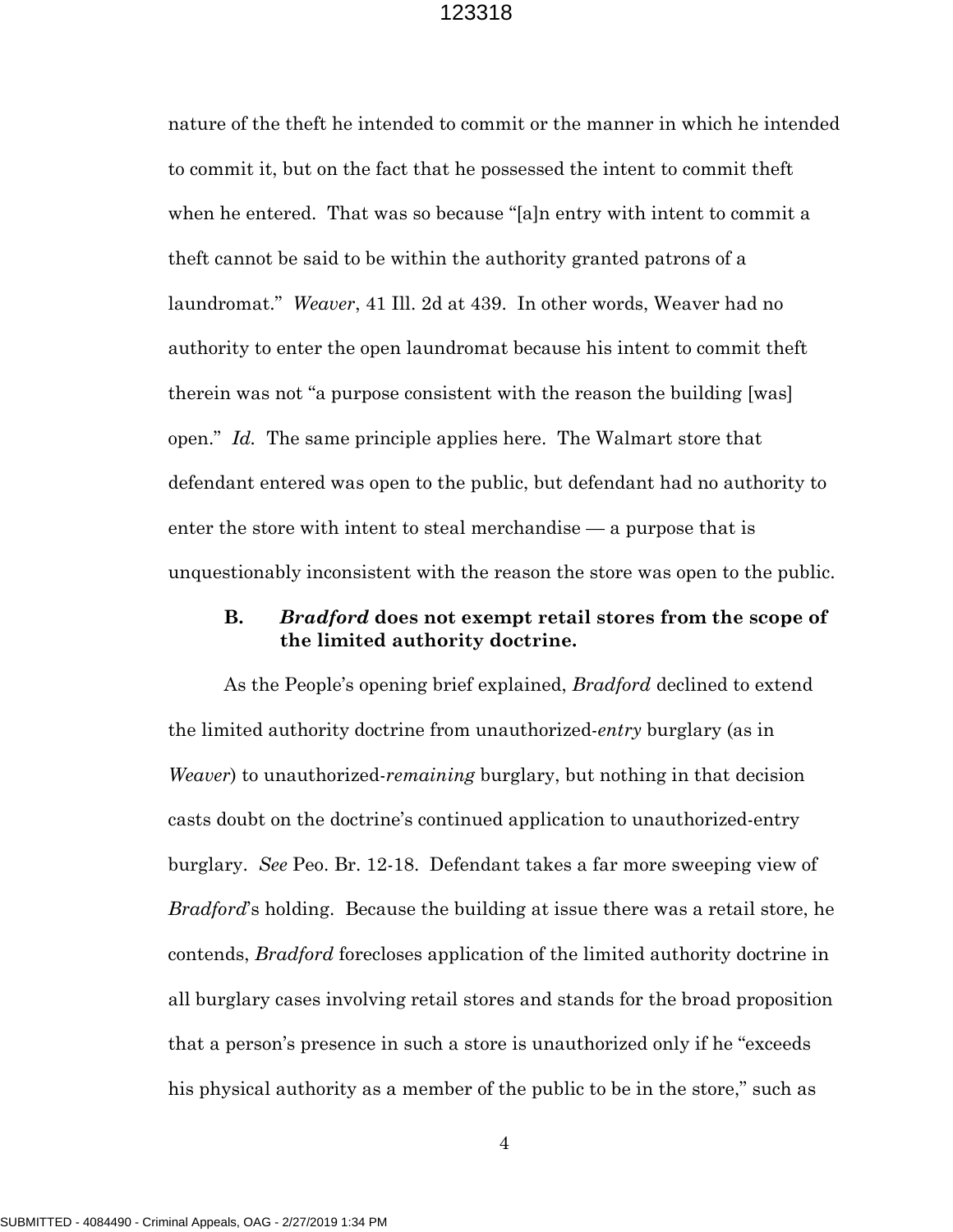by accessing an area of the store that is "off-limits to the public." Def. Br. 2 (internal quotation marks omitted).

Defendant asserts that, "[b]y its plain terms, [*Bradford*'s] holding is not limited to unlawful-remaining burglary," Def. Br. 19, and that it "did not hinge on a distinction between the two forms of burglary" but instead rested on the ground that the limited authority doctrine "should not apply to shoplifting cases at all," *id.* at 7. But *Bradford*'s own summary of its holding refutes that view:

We thus hold that an individual commits burglary by remaining in a public place only where he exceeds his physical authority to be on the premises. Under this definition, burglary by remaining includes situations in which an individual enters a public building lawfully, but, in order to commit a theft or felony, (1) hides and waits for the building to close, (2) enters unauthorized areas within the building, or (3) continues to remain on the premises after his authority is explicitly revoked. Conversely, an individual who enters a building lawfully, shoplifts merchandise within areas which are open to the public, then leaves during business hours, is guilty of ordinary retail theft.

2016 IL 118674, ¶ 31 (internal citations omitted).

This passage demonstrates that *Bradford*'s holding was carefully confined to unauthorized-remaining burglary. Not only did the Court refer solely to "burglary by remaining" when formulating its holding, but it further clarified that the physical authority test it adopted in place of the limited authority doctrine applies only when a person initially "enters a public building lawfully." Of course, under *Weaver*, which *Bradford* did not question, one who enters a public building with intent to steal does *not* enter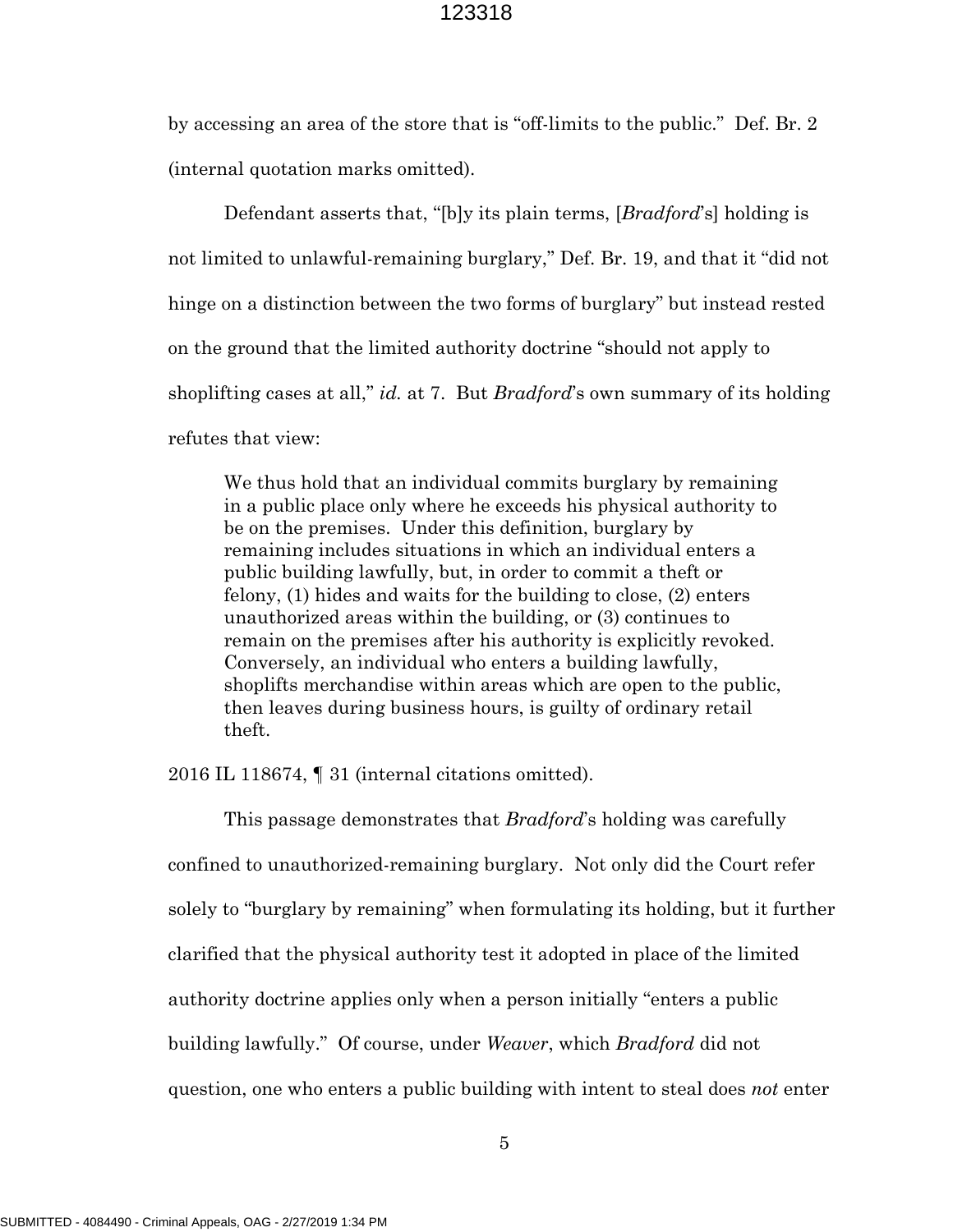lawfully. *See Weaver*, 41 Ill. 2d at 439 (using "lawful entry" and "authority to enter" interchangeably). The above passage also makes clear that *Bradford*'s holding did not rest on any distinction between retail stores and other types of buildings open to the public, but instead applies to any "public place" in which a defendant is accused of remaining without authority. Thus, to accept defendant's contention that "the logic of *Bradford* applies equally to unlawful-entry burglary," Def. Br. 2, would require the Court to overrule *Weaver* and abandon the limited authority doctrine entirely, despite defendant's insistence that neither *Weaver* nor "[t]he general vitality of the limited authority doctrine is . . . at issue here," *id.* at 20.[1](#page-6-0)

Defendant's position finds no more support in *Bradford*'s reasoning. As the People's opening brief explained, *Bradford* relied on the practical and doctrinal problems that would arise if the limited authority doctrine were extended to unauthorized-remaining burglary, but none of those problems arise when the doctrine is applied to unauthorized-entry burglary, even in cases involving retail stores. *See* Peo. Br. 12-18. First, *Bradford* concluded that, when a person develops the intent to steal only after entering a store, there is no workable way to determine whether (or when) he subsequently

<span id="page-6-0"></span><sup>1</sup> The People's opening brief explained that, because *Weaver* involved an issue of statutory construction, it is entitled to heightened *stare decisis* effect and argued that no sufficient basis for overruling it exists. Peo. Br. 18-24. In response, defendant makes no argument that *Weaver* should be overruled, instead contending that the People's "invocation of *stare decisis* is a red herring." Def. Br. 14. Defendant has thus forfeited any argument for overruling *Weaver* and this Court should decline to revisit it.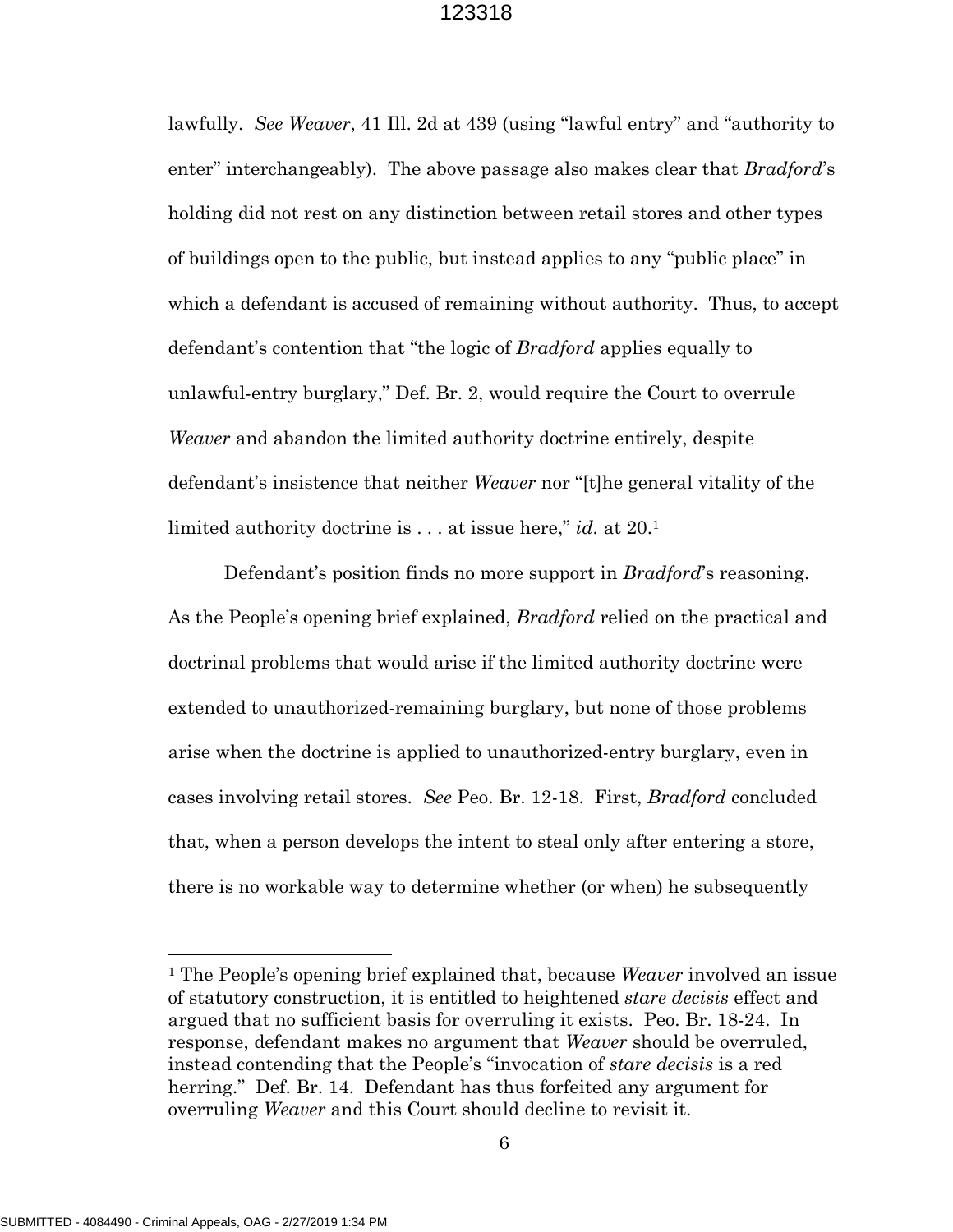*remained* in the store with intent to steal without arbitrarily distinguishing between a person who steals one item and leaves and a person who lingers while stealing multiple items. 2016 IL 118674,  $\parallel$  26. But determining whether a person had intent to steal when he *entered* a store is a straightforward factual question that presents no conceptual difficulty. *See* Peo. Br. 13-14. Defendant does not dispute this point but instead merely casts it aside as a "straw m[a]n." Def. Br. 18.

Likewise, determining whether a person entered a store with the intent to steal does not depend on drawing any arbitrary distinctions. *See* Peo. Br. 14-15. All that matters is whether the person formed an intent to steal before or after entry. Defendant questions whether the General Assembly "intended such a distinction at all." Def. Br. 16. But differentiating between those who enter a store with the intent to steal and those who form that intent only after entry has long been at the heart of unauthorized-entry burglary and is reflected in the burglary statute itself. *See* 720 ILCS 5/19-1(a) ("A person commits burglary when without authority he or she knowingly enters . . . a building . . . with intent to commit therein a felony or theft."); *Weaver*, 41 Ill. 2d at 439 ("A criminal intent formulated after a lawful entry will not satisfy the statute."). Moreover, for the half century following *Weaver*, the limited authority doctrine has been "part of the statute," *People v. Williams*, 235 Ill. 2d 286, 293 (2009), and by not amending the relevant statutory language in that time, the legislature "has acquiesced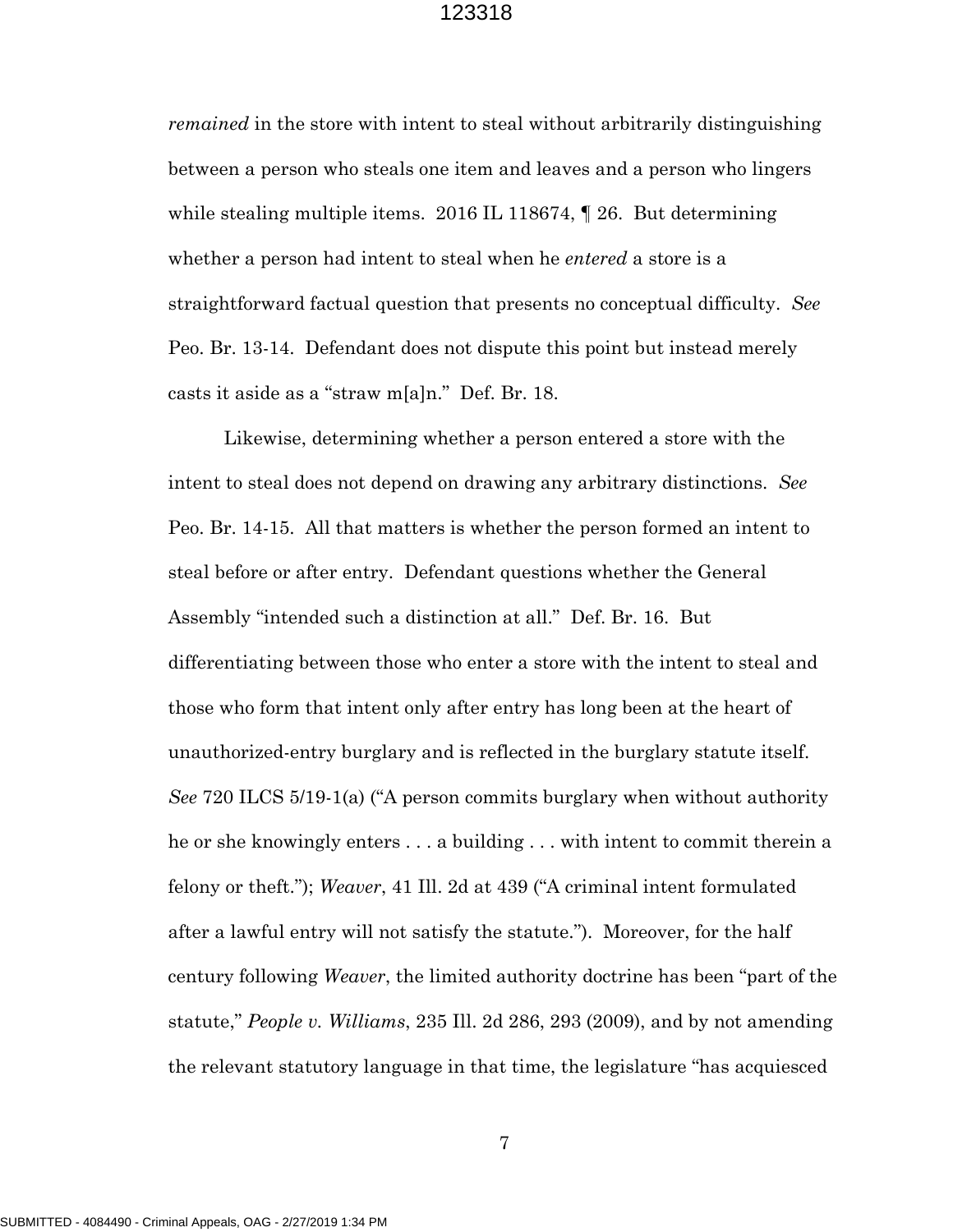in the court's statement of the legislative intent," *People v. Espinoza*, 2015 IL 118218, ¶ 27.

Nor is the distinction arbitrary. The distinction rejected in *Bradford* — between a person who steals a single item and a person who steals several items with the same total value, *see* 2016 IL 118674, ¶ 26 — was arbitrary because it imposed different punishments on persons who caused the same harm. By contrast, a person who enters a store with the intent to commit theft causes harm above and beyond that caused by any subsequent theft, and that harm exists even if no theft or only a relatively minor theft is ultimately committed. As the People's opening brief explained, *see* Peo. Br. 15, 21, a person "who enters a store with a preconceived plan to steal merchandise is at least arguably more culpable than one who, once inside a store, impulsively takes merchandise," *People v. Moore*, 2018 IL App (2d) 160277, ¶ 24, because the former knowingly creates the potential for a dangerous confrontation with store personnel by his very entry.

Second, *Bradford* concluded that applying the limited authority doctrine to unauthorized-remaining burglary involving a retail store would be inconsistent with the retail theft statute. *See* 2016 IL 118674, ¶¶ 27-28. Because anyone who innocently enters a store and then commits theft necessarily formed the intent to steal at some point while remaining in the store, applying the limited authority doctrine in those circumstances would allow the fact of the theft itself to establish that the person remained in the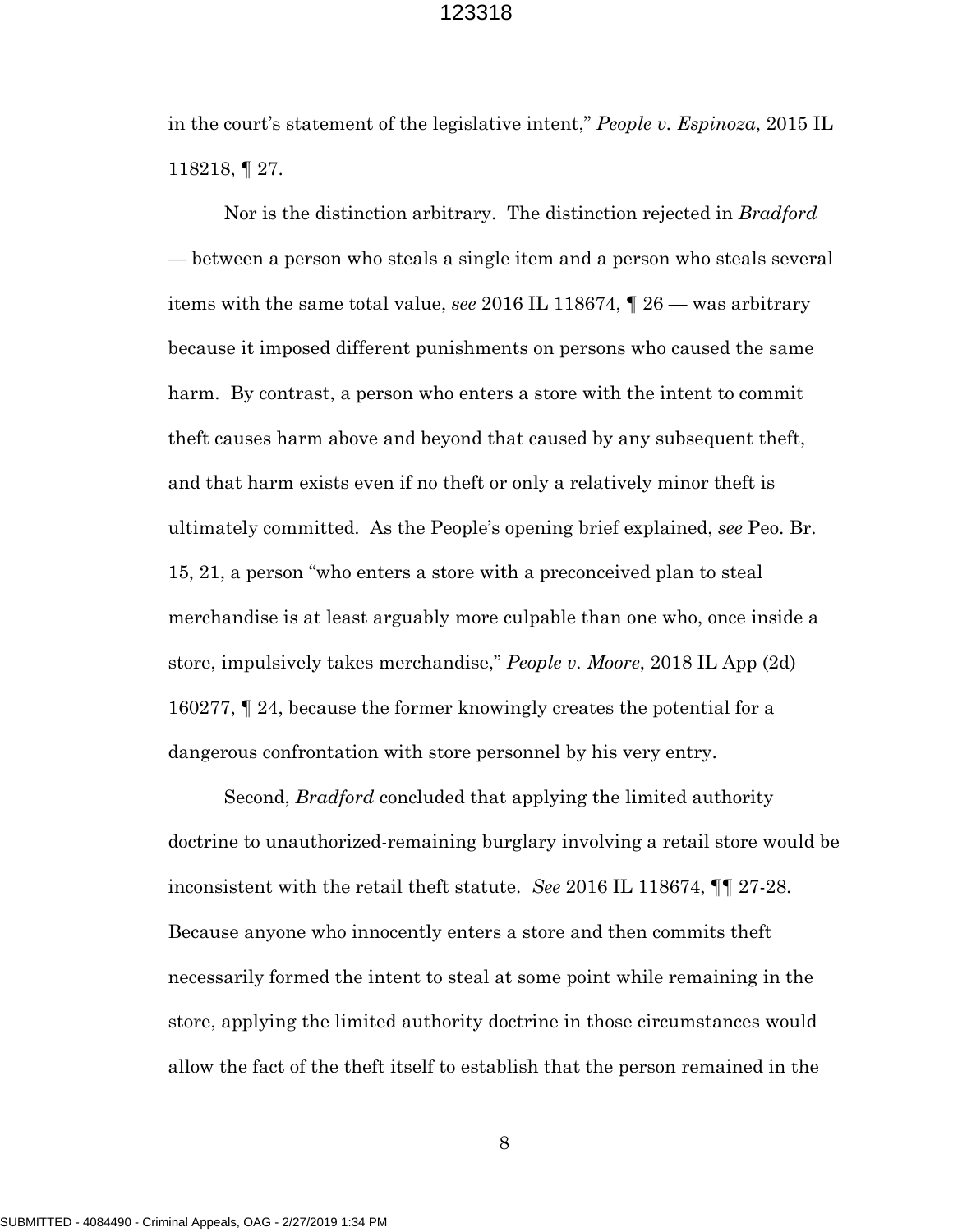store without authority, thus converting "nearly all cases of retail theft" into unauthorized-remaining burglary and "effectively negating the retail theft statute." *Id.* at ¶ 27. But applying the limited authority doctrine to a charge of unauthorized-*entry* burglary does not present the same problem because evidence of a theft alone cannot establish that the entry was unauthorized. Rather, such cases require "independent evidence supporting a finding that the defendant entered the premises with the requisite intent." *People v. Smith*, 264 Ill. App. 3d 82, 87 (3d Dist. 1994). Contrary to the concern in *Bradford* that application of the limited authority doctrine would transform virtually all instances of retail theft into unauthorized-remaining burglary, "the difficulty of proving a defendant's intent at the moment he or she enters a store" suggests that, in "the vast majority of cases," a person who enters a store and shoplifts will be "charged [with] retail theft" rather than unauthorized-entry burglary. *Moore*, 2018 IL App (2d) 160277, ¶ 27.[2](#page-9-0)

Third, *Bradford* concluded that the unique history of the burglary statute's unauthorized-remaining prong made it incompatible with the limited authority doctrine. 2016 IL 118674, ¶¶ 29-30. The People's opening brief explained that the unauthorized-entry prong's history does not support

<span id="page-9-0"></span><sup>2</sup> Defendant does not appear to dispute this point. And it is telling that, in support of his argument that the limited authority doctrine produces absurd results when applied to unauthorized-entry burglaries involving retail stores, he is forced to resort to the exceedingly unlikely factual scenario of a person who tells "an undercover police officer" of his intent "to steal a candy bar" from a convenience store as he stands on the sidewalk outside the store and then commits burglary by entering the store. Def. Br. 10-11.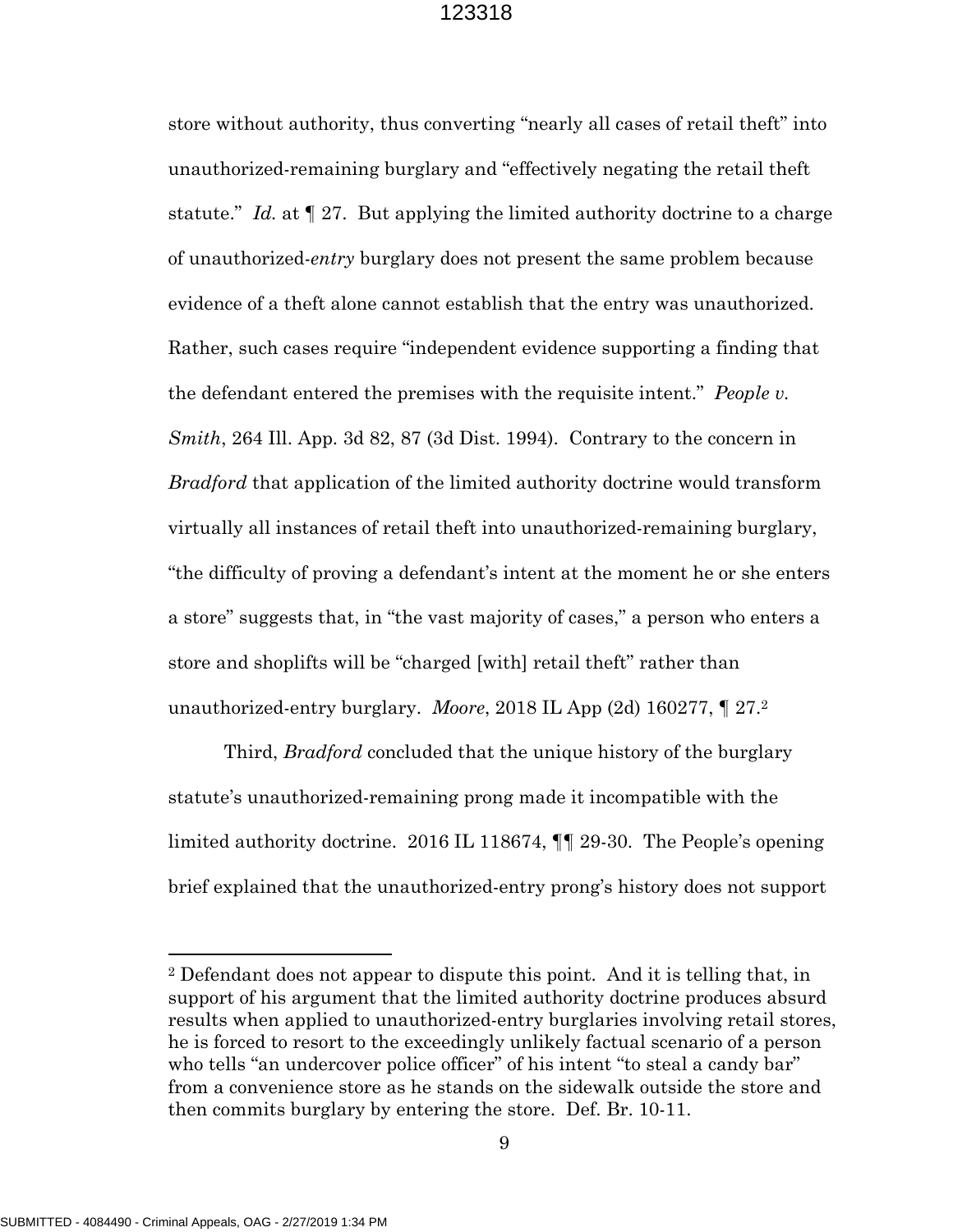a similar conclusion, *see* Peo. Br. 17-18, and defendant again does not appear to dispute that assessment, *see* Def. Br. 18. Instead, he contends that "it would be incongruous" to apply the limited authority doctrine to one type of burglary but not the other. Def. Br. 15. But this argument implies that *Weaver* itself was wrongly decided, despite defendant's insistence that "[t]he general vitality of the limited authority doctrine is not at issue here." Def. Br. 20. Regardless, this Court was unswayed by a similar appeal to symmetry in *Bradford*, *see* 2016 IL 118674, ¶ 24 (noting appellate court's reasoning that "just as a defendant's *entry* is without authority if it is accompanied by a contemporaneous intent to steal, so too must a defendant's *remaining* be without authority if it also is accompanied by an intent to steal") (internal quotation marks omitted), and defendant offers no reason to embrace it here.

Finally, defendant notes that *Bradford* favorably cited *People v. McDaniel*, 2012 IL App (5th) 100575, where the appellate court reversed an unauthorized-remaining burglary conviction under facts similar to those in *Bradford*. *See* Def. Br. 8-9. He contends that *Bradford* thus "fully endorsed" *McDaniel*'s suggestion (made without mentioning *Weaver*) that a person has unlimited authority to enter "the general customer area of a retail store" because such stores "permit[ ] and . . . encourage[ ] members of the public . . . to enter with the hope and expectation that they will examine merchandise and decide to purchase the store's wares." 2012 IL App (5th)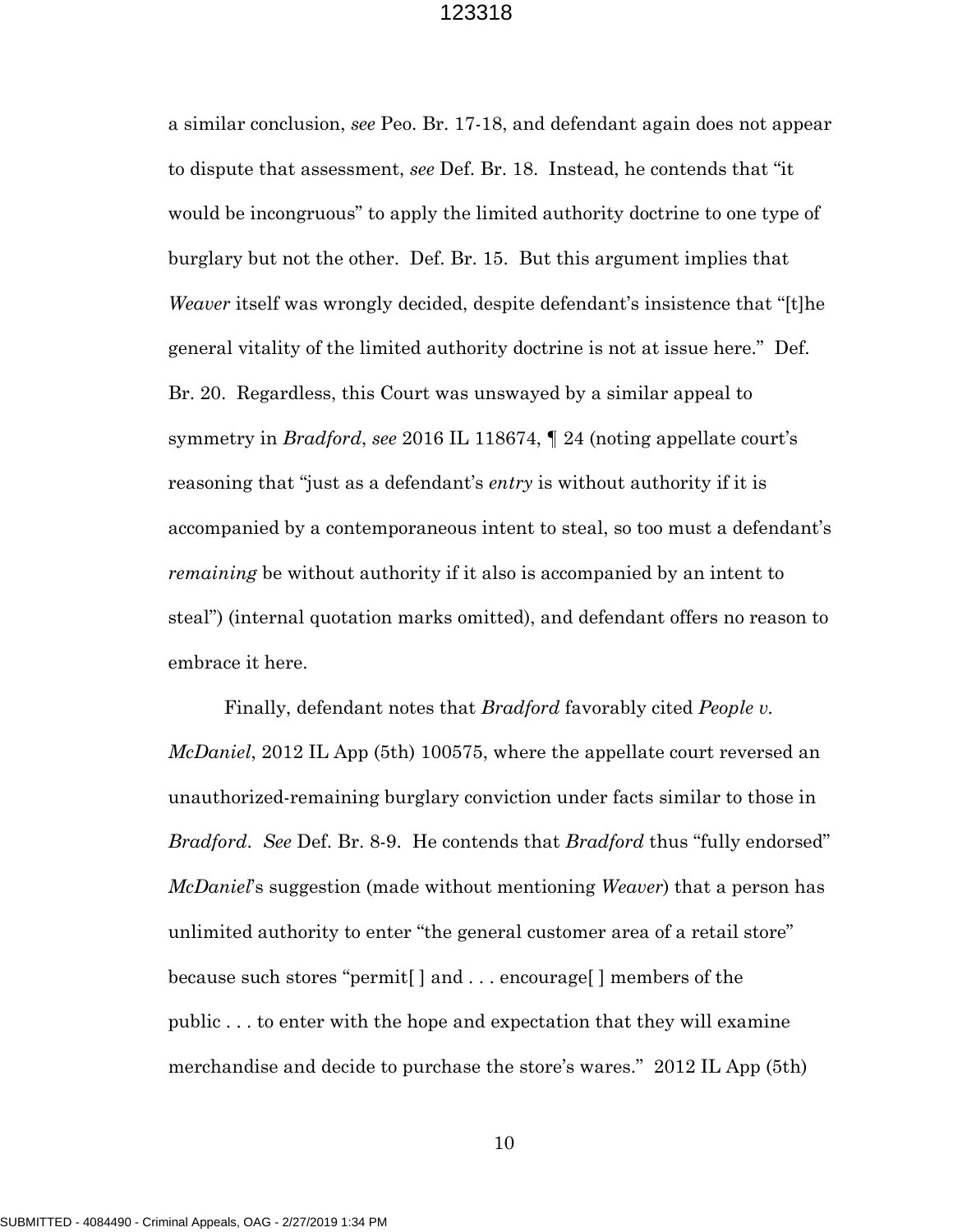100575, ¶ 11. But the jury acquitted McDaniel of unauthorized-entry burglary, finding that he had "not . . . entered the building with intent to commit a theft," *id*. at ¶ 18, and so any discussion of whether such an intent would have rendered his entry unlawful was *dicta*. The only issue on appeal was whether McDaniel's subsequently formed intent to steal (evidenced by his actual theft) supported a conviction for unauthorized-remaining burglary. *Id.* at ¶ 11. *Bradford*'s approval of *McDaniel*'s holding concerning unauthorized-remaining burglary cannot be read as an endorsement of its *dicta* regarding unauthorized-entry burglary, particularly where that *dicta* flatly contradicts *Weaver*.

# **C. The retail theft statute did not remove retail stores from the scope of the limited authority doctrine.**

Defendant also argues that applying the limited authority doctrine to unauthorized-entry burglary involving a retail store is inconsistent with the General Assembly's intent in enacting the retail theft statute. *See* Def. Br. 14. As discussed above, *Bradford* concluded that applying the doctrine to unauthorized-*remaining* burglary involving a retail store would "conflict[ ] with the legislative intent in enacting the retail theft statute." 2016 IL 118674, ¶ 27. That finding was premised on the fact that applying the doctrine to such charges would "effectively negat[e]" the retail theft statute by converting "nearly all" acts of retail theft into burglary. *Id.* But as explained above, applying the limited authority doctrine to the unauthorized-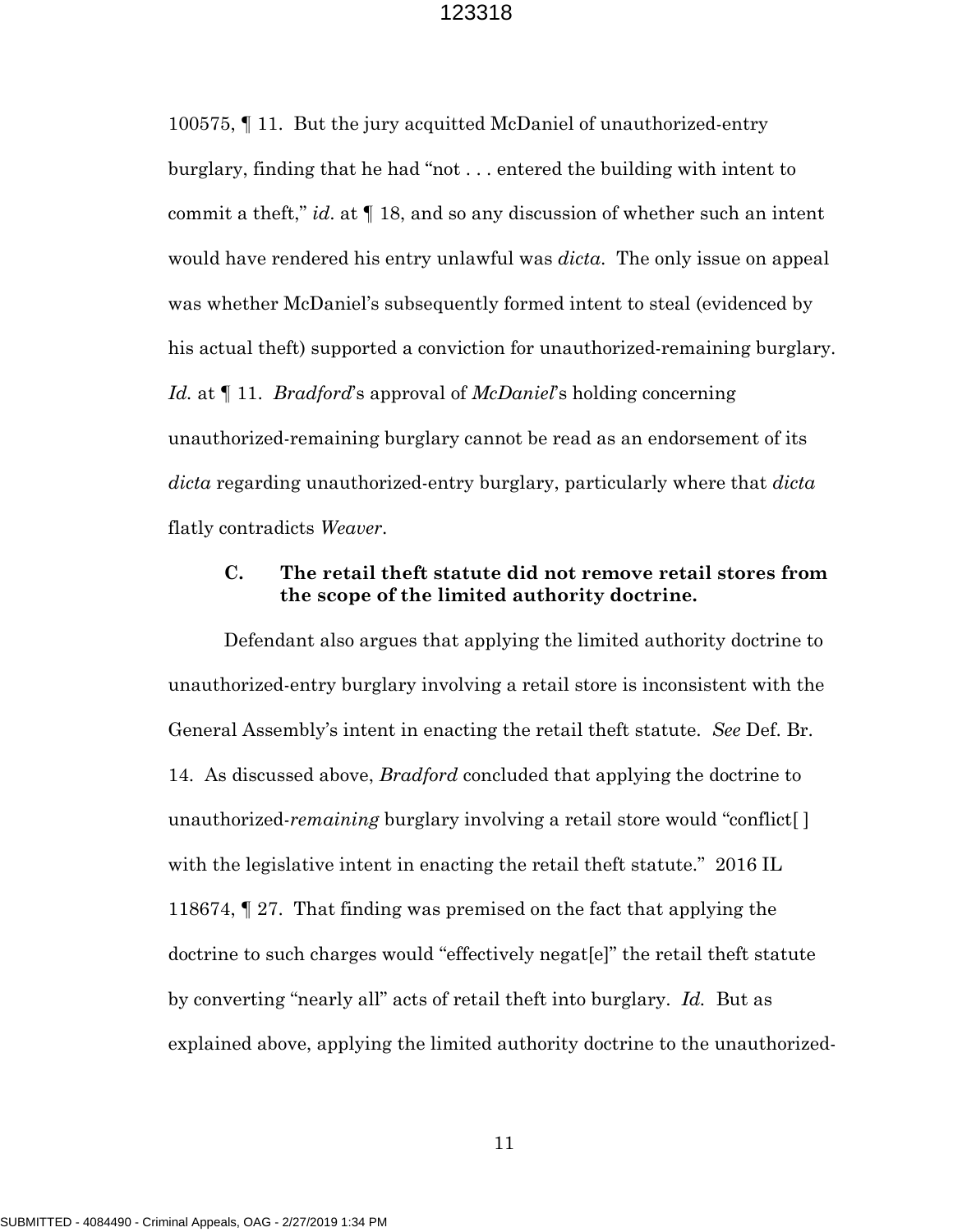*entry* burglary of a retail store will not effectively negate the retail theft statute. *See supra* pp. 8-9.[3](#page-12-0)

Defendant makes the broader argument that the legislature did not intend for the limited authority doctrine to apply to unauthorized-entry burglary involving retail stores following the enactment of the retail theft statute. But his argument relies on a fundamentally flawed premise. He repeatedly asserts that the General Assembly intended for acts of shoplifting to be punished under the retail theft statute rather than the burglary statute. *See* Def. Br. 5-6, 11, 13, 18, 20, 22. While true, that misses the point. Defendant's alleged act of shoplifting *was* prosecuted as retail theft. He was convicted of burglary, by contrast, for his distinct act of entering a store with the intent to shoplift. The limited authority doctrine underlying that conviction was well-settled by the time the retail theft statute was enacted, and nothing in the retail theft statute evinces a legislative intent to abrogate the doctrine with respect to burglaries motivated by the desire to shoplift. *See People v. Jones*, 214 Ill. 2d 187, 199 (2005) (because legislature

<span id="page-12-0"></span><sup>3</sup> Defendant's repeated reliance on *People v. Christy*, 139 Ill. 2d 172 (1990), *see* Def. Br. 6, 11, 13, is misplaced for the same reason. There, the Court held that the state constitution's proportionate penalties clause was violated by two statutes that shared identical elements but imposed different punishments, because prosecutorial discretion to charge the offense with the greater penalty would "effectively nullify" the other offense. *Id.* at 180. But applying the limited authority doctrine to unauthorized-entry burglary of a retail store does not "effectively nullify" the retail theft statute because the burglary charge requires proof of an element — entry with intent to steal not required under the retail theft statute. *See* Peo. Br. 23-24.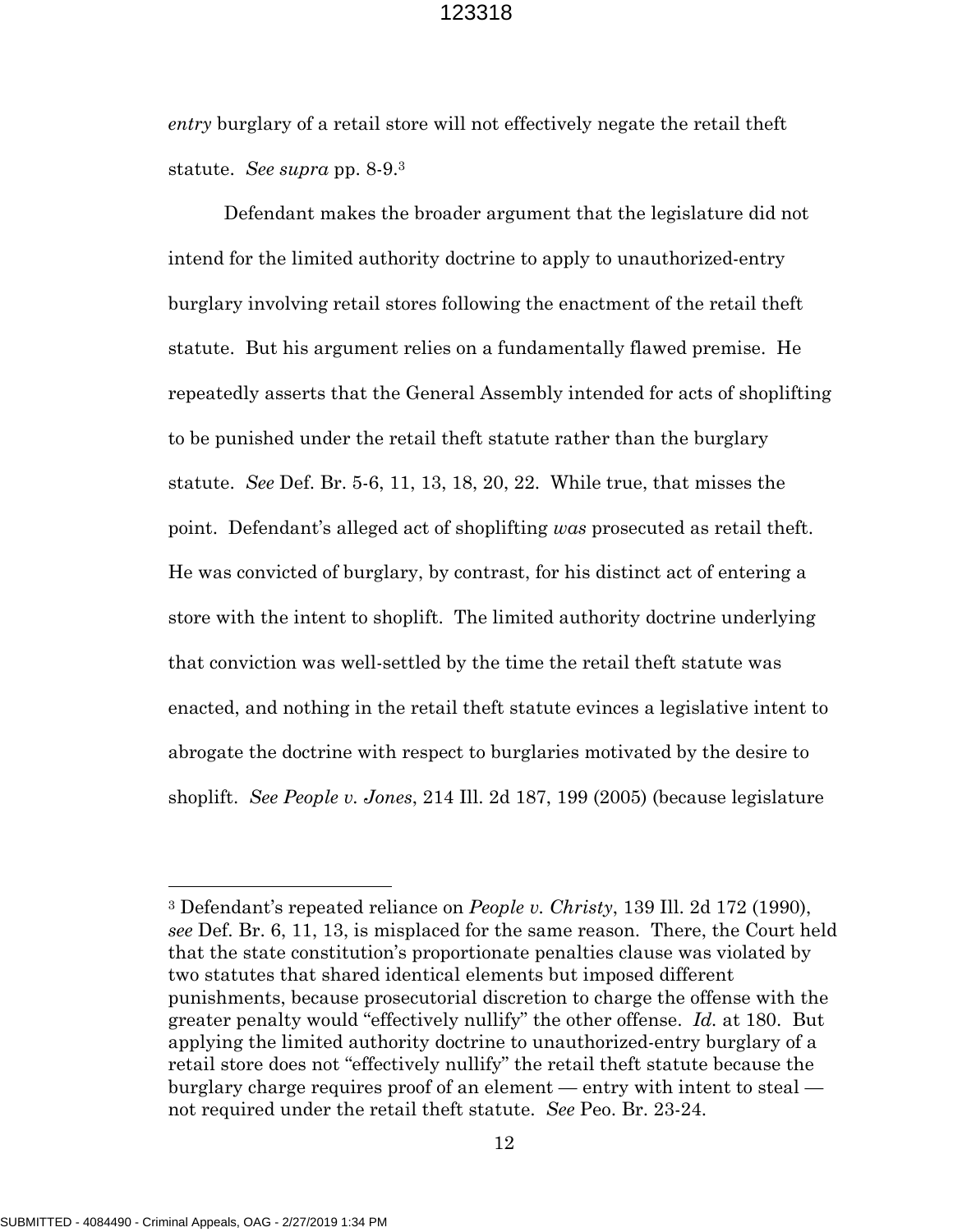is presumed to "act[ ] with full knowledge of previous judicial decisions," a new statute generally "will not be construed to change the settled law of the state unless its terms clearly require such a construction"). To the contrary, the fact that the legislature that enacted the retail theft statute did not also amend the burglary statute to exclude shoplifting-motivated entries of open retail stores from its reach suggests a legislative intent to enforce both the burglary statute as interpreted in *Weaver* and the newly enacted retail theft statute in order to "ensure that defendants are held accountable for the full measure of their conduct and harm caused." *People v. Miller*, 238 Ill. 2d 161, 173 (2010).

Nor is there any principled basis supporting defendant's proposed exemption for retail stores. If prosecuting a person for burglary for entering an open retail store with intent to shoplift were incompatible with the retail theft statute, then, by the same logic, prosecuting a person for burglary when he entered any other type of open building, such as a laundromat, with intent to commit a conventional theft would be inconsistent with the general theft statute. But that result cannot be squared with *Weaver* or the limited authority doctrine generally. It is no answer that the retail theft statute "punishes retail theft according to the value of the stolen merchandise," Def. Br. 5, because the general theft statute likewise classifies offenses based on the value of the property stolen. *Compare* 720 ILCS 5/16-1(b)(1) (theft of property not from the person and not exceeding \$500 in value is Class A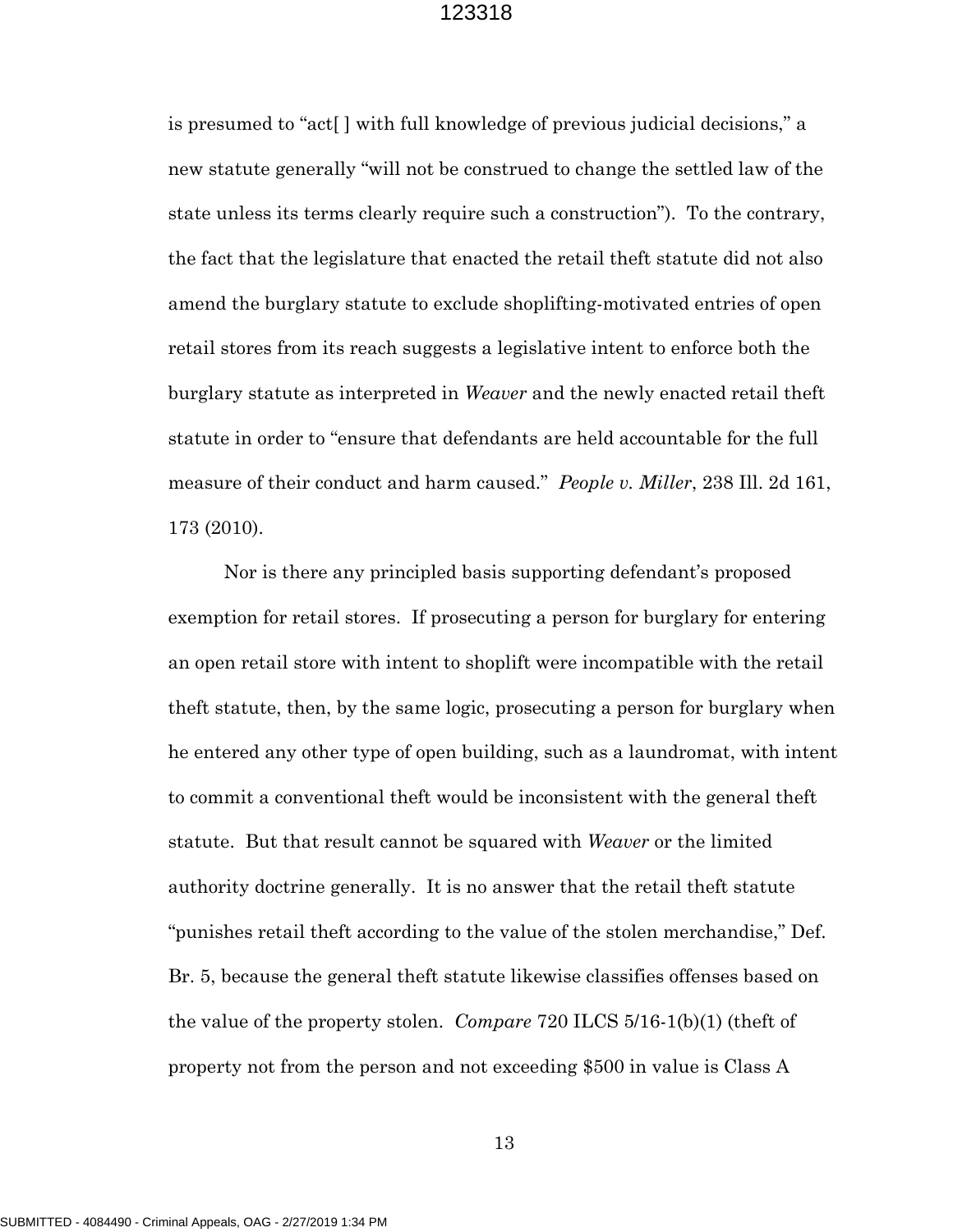misdemeanor), and 720 ILCS 5/16-1(b)(4) (theft of property between \$500 and \$10,000 in value is Class 3 felony), *with* 720 ILCS 5/16-25(f)(1) (retail theft of items not exceeding \$300 is Class A misdemeanor), and 720 ILCS 5/16-  $25(f)(3)$  (retail theft of items exceeding \$300 is Class 3 felony).<sup>[4](#page-14-0)</sup>

Like the appellate court, defendant cites the provision of the retail theft statute criminalizing the "[u]se[ ] or possess[ion] [of] any theft detection shielding device or theft detection device remover with the intention of using such device" to steal merchandise,  $720$  ILCS  $5/16-25(a)(7)$ , which he contends demonstrates the General Assembly's intent "to prosecute shoplifting offenses under the retail theft statute, even where the intent to steal existed before the entry to the store." Def. Br. 10. Again, while it is true that the legislature intended the retail theft statute to be the vehicle for prosecuting shoplifting offenses, that does not mean (or even suggest) that the legislature

<span id="page-14-0"></span><sup>4</sup> As *Bradford* noted, the General Assembly enacted the retail theft statute "for the purpose of combating the growing problem of retail theft in Illinois." 2016 IL 118674, ¶ 27. But it did not do so by creating stiffer penalties for retail theft than existed under the general theft statute. In fact, when it was enacted, the retail theft statute and the general theft statute differentiated Class A misdemeanors from Class 3 felonies with the same \$150 cutoff. *See* Ill. Rev. Stat. 1975, ch. 38, ¶ 16-1(e); Ill. Rev. Stat. 1975, ch. 38, ¶ 16A-10. Rather, to address the fact that shoplifting had "not effectively been deterred within the confines of the traditional theft statute[ ]," *People v. McNeal*, 120 Ill. App. 3d 625, 629 (2d Dist. 1983), the retail theft statute defined the offense to better capture real-world conduct, *see*, *e.g.*, 720 ILCS 5/16-25(a)(2) (prohibiting attempt to purchase item with knowingly altered price tag at less than full retail value), and otherwise made the offense easier to prove, *see* 720 ILCS 5/16-25(c) (allowing inference of intent to steal if person conceals merchandise and knowingly passes beyond last payment station).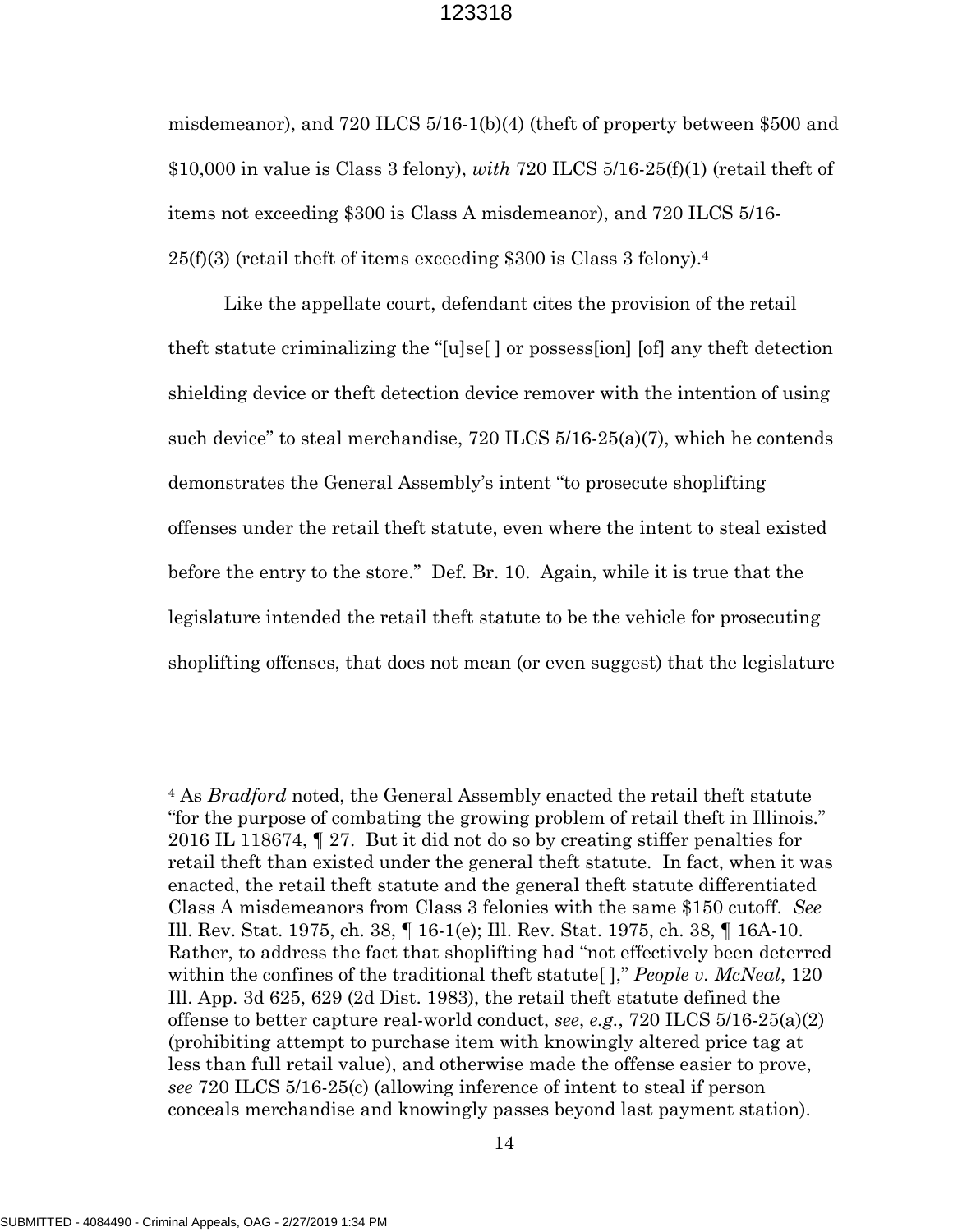likewise intended to curtail the reach of the burglary statute as interpreted by *Weaver*.

Rather, as the People's opening brief explained, *see* Peo. Br. 22-24, the offenses of burglary and retail theft each include at least one element that the other does not, and each is designed to address a distinct harm. *See Miller*, 238 Ill. 2d at 173, 176. Burglary requires proof that a person entered a building without authority and with the intent to commit a theft or felony therein, but does not require proof that any theft or felony was actually committed. 720 ILCS 5/19-1(a). Retail theft, on the other hand, generally requires proof that a person took possession of an item displayed for sale in a retail store without paying its full value, but it requires no proof that the person entered the store with the intent to commit the theft. 720 ILCS 5/16-  $25(a)(1)$ . Indeed, the provision of the retail theft statute criminalizing the use or possession of a theft detection shielding device does not require proof that a person *entered* a retail store at all, but merely that he possessed the device with intent to use it to commit retail theft. *See* 720 ILCS 5/16-25(a)(7). That provision is a prophylactic measure designed to deter retail thefts, not to address the distinct harm caused by unauthorized entry into a retail store with the intent to shoplift.

And as the Court recognized in *Miller*, the legislature created the separate offenses of burglary and retail theft to "ensure that defendants are held accountable for the full measure of their conduct and harm caused." 238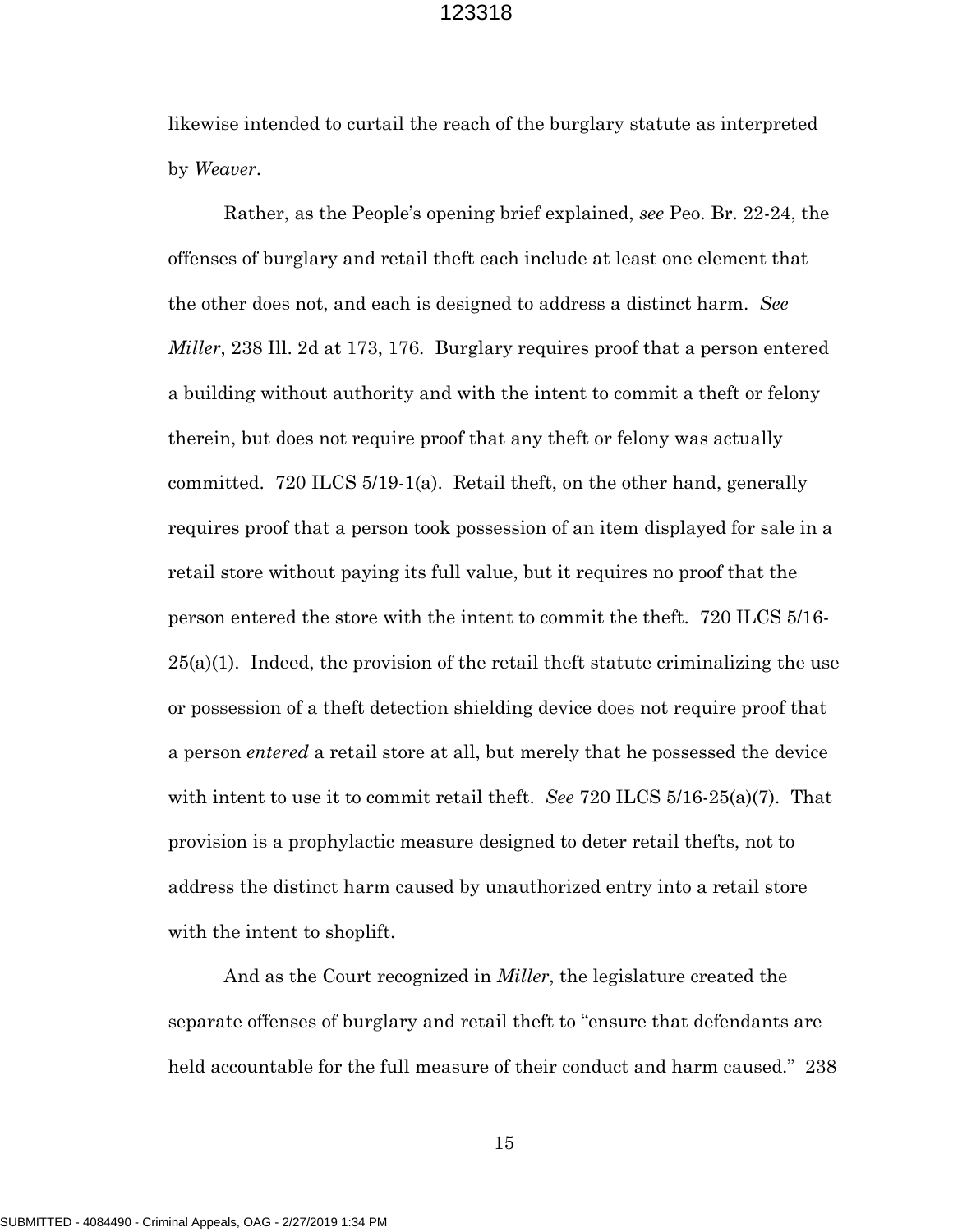Ill. 2d at 173. Defendant resists the import of *Miller* by noting that the issue addressed there was whether the defendant's convictions for both offenses were proper under the one-act, one-crime doctrine. *See* Def. Br. 22. But the Court's resolution of that question rested, in part, on its understanding of legislative intent, which is the very issue presented here. *See Miller*, 238 Ill. 2d at 173 ("Had the legislature intended that a defendant could only be convicted of one of [these offenses] where they are based on conduct that occurred during the same criminal transaction, it clearly could have said so. It did not."). Just as the legislature intended to allow convictions for both burglary and retail theft when a person enters an open Walgreens store with the intent to steal and then does so (as in *Miller*, *see* 238 Ill. 2d at 163-64), it intended to allow a burglary conviction alone when a person enters an open Walmart store with intent to steal but, for whatever reason, does not accomplish the theft.

# **D. It is not absurd to apply the limited authority doctrine when a person enters a retail store with intent to shoplift.**

Finally, defendant argues that applying the limited authority doctrine to a person who enters a retail store with the intent to shoplift creates absurd results that the General Assembly cannot have intended. *See* Def. Br. 10-11. In particular, he contends that the legislature could not have intended to impose harsher punishment on a person who enters an open retail store with the intent to commit a relatively minor theft (that he ultimately may not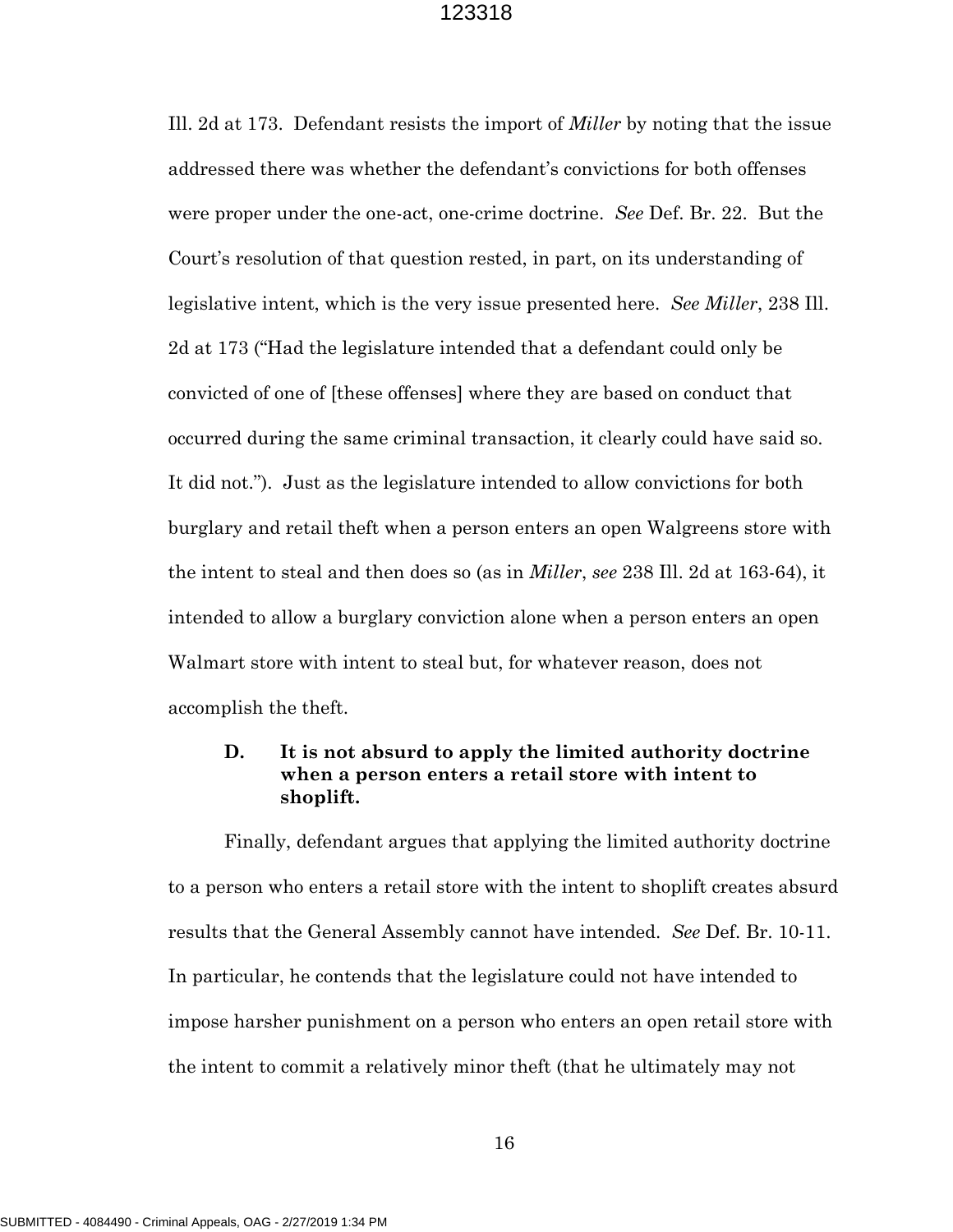commit) than is imposed on a person who actually commits a more serious retail theft after entering a store innocently. *Id*. But "[t]he most reliable indicator of legislative intent is found in the language of the statute itself." *People v. Hanna*, 207 Ill. 2d 486, 497 (2003). And while the General Assembly did not explicitly define the term "without authority" in the burglary statute's text, the limited authority doctrine became "part of the statute" following this Court's decision in *Weaver* and the legislature's subsequent acquiescence. *Williams*, 235 Ill. 2d at 293; *see also Ray Schools– Chicago, Inc. v. Cummins*, 12 Ill. 2d 376, 380 (1957) ("When a statute has been judicially construed by the highest court having jurisdiction to pass on it, such a construction is as much a part of the statute as if plainly written into it originally."). Because it is the legislatively accepted limited authority doctrine that compels more severe punishment for those who enter a store with intent to steal than for those who do not, there is no basis to conclude that the differing results bemoaned by defendant are inconsistent with legislative intent.

In any event, defendant's contention that "[t]here is no legal or logical justification" for applying the limited authority doctrine to the shopliftingmotivated entry of an open retail store, Def. Br. 3, rests on the mistaken premise that the harm caused by shoplifting and entering a store with the intent to shoplift are measured in the same way — by the value of the items that a person steals or intends to steal. But as discussed, a person who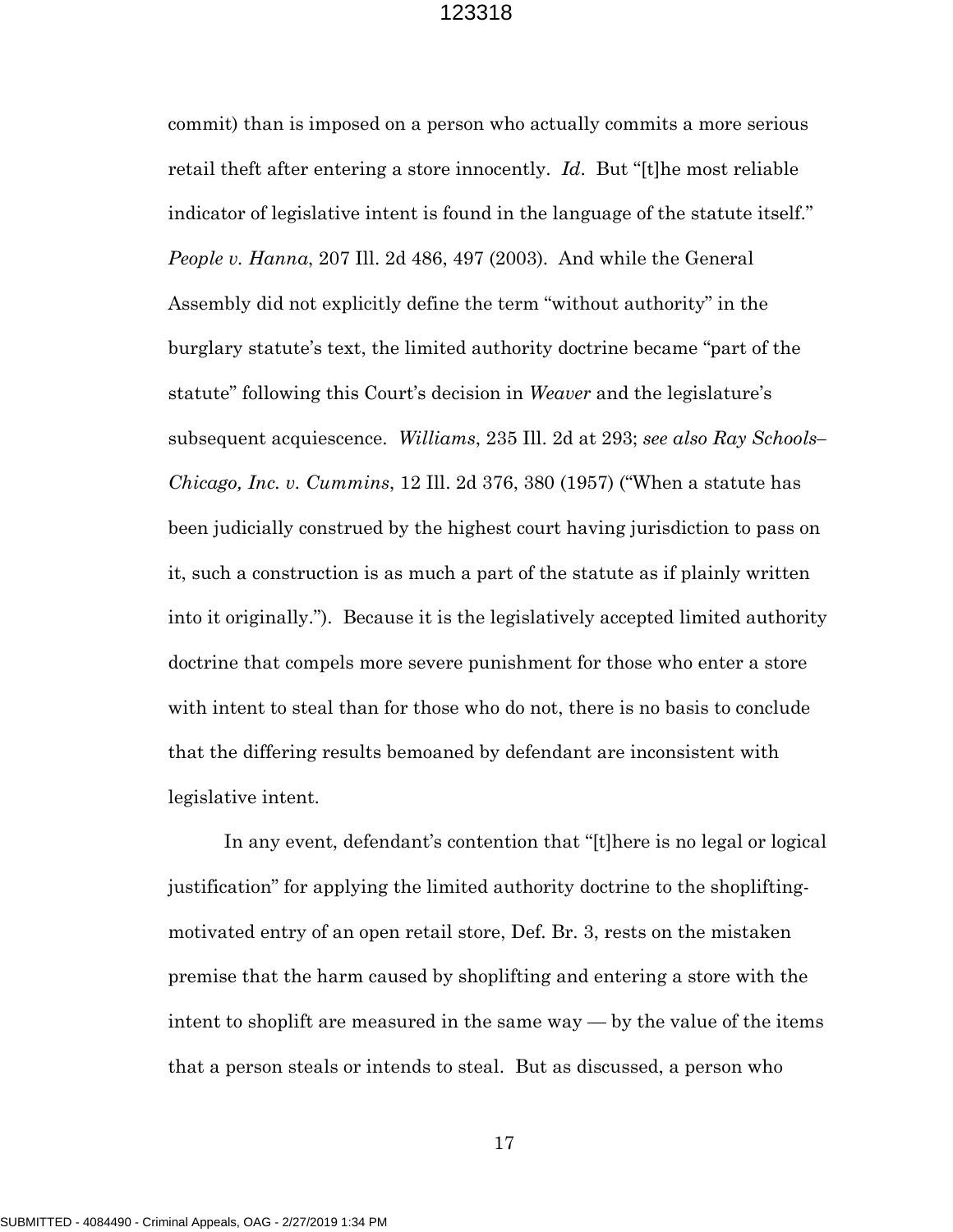enters a store with the intent to steal "is at least arguably more culpable" than a person who merely steals after entering innocently, *Moore*, 2018 IL App (2d) 160277, ¶ 24, because the former knowingly creates the potential for harm to store employees and customers by his very entry. It is reasonable to conclude that, having entered with a nefarious intent, the person is likely to be on guard for any employee or customer who may be monitoring him (as in fact occurred here, where a customer in the store grew suspicious of defendant's activities and called the police, *see* Peo. Br. 2-3) and may be prepared to react to any real or perceived suspicion in a manner that causes alarm or injury, such as by quickly fleeing, becoming violent, or otherwise causing a disturbance. That potential harm is distinct from the harm caused by the theft he intends to commit, and it is not negated merely because he intends to commit a relatively minor theft or ultimately commits no theft at all.

Defendant obviously disagrees with this assessment of the risk presented by his conduct compared to the harm caused by a shoplifter who impulsively steals after innocently entering a store, but "it is the legislature which has been empowered to declare and define conduct constituting a crime and to determine the nature and extent of punishment for it." *People v. Steppan*, 105 Ill. 2d 310, 319 (1985). That responsibility is delegated to the legislature because it is "institutionally . . . more aware than the courts of the evils confronting our society and, therefore, is more capable of gauging the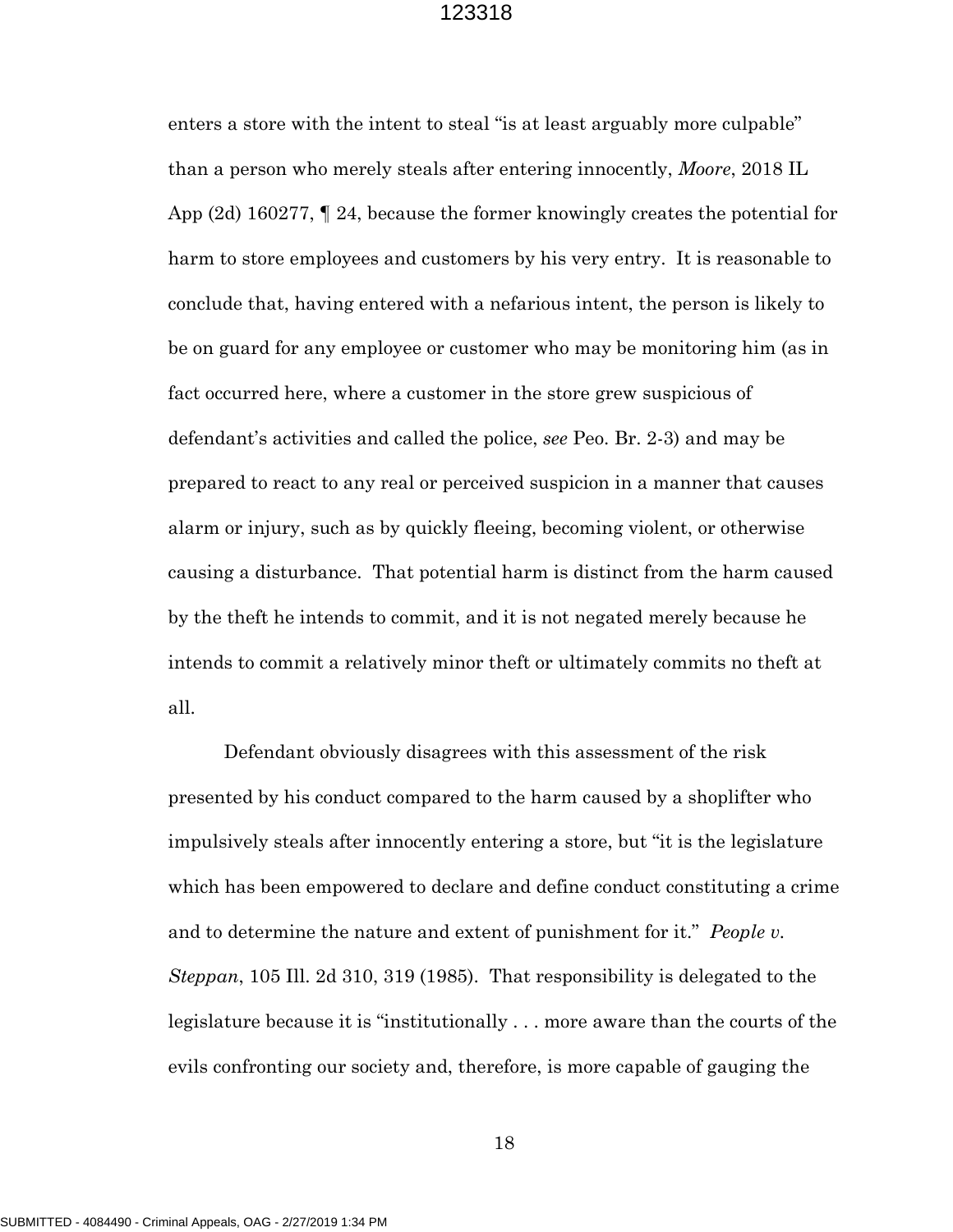seriousness of various offenses." *Id.* Through its long acquiescence in *Weaver*'s interpretation of the burglary statute, the General Assembly has demonstrated its view that a person who enters an open business with the intent to steal causes the type of harm that deserves to be punished as burglary. Defendant's objections to that policy "are more appropriately directed to the legislature than to this court." *People v. Minnis*, 2016 IL 119563, ¶ 40.

#### **CONCLUSION**

For the reasons discussed above and in the People's opening brief, this Court should reverse the appellate court's judgment and remand for consideration of defendant's remaining arguments on appeal.

February 27, 2019 Respectfully submitted,

KWAME RAOUL Attorney General of Illinois

DAVID L. FRANKLIN Solicitor General

MICHAEL M. GLICK Criminal Appeals Division Chief

ERIC M. LEVIN Assistant Attorney General 100 West Randolph Street, 12th Floor Chicago, Illinois 60601-3218 (312) 814-8812 eserve.criminalappeals@atg.state.il.us

*Counsel for Plaintiff-Appellant People of the State of Illinois*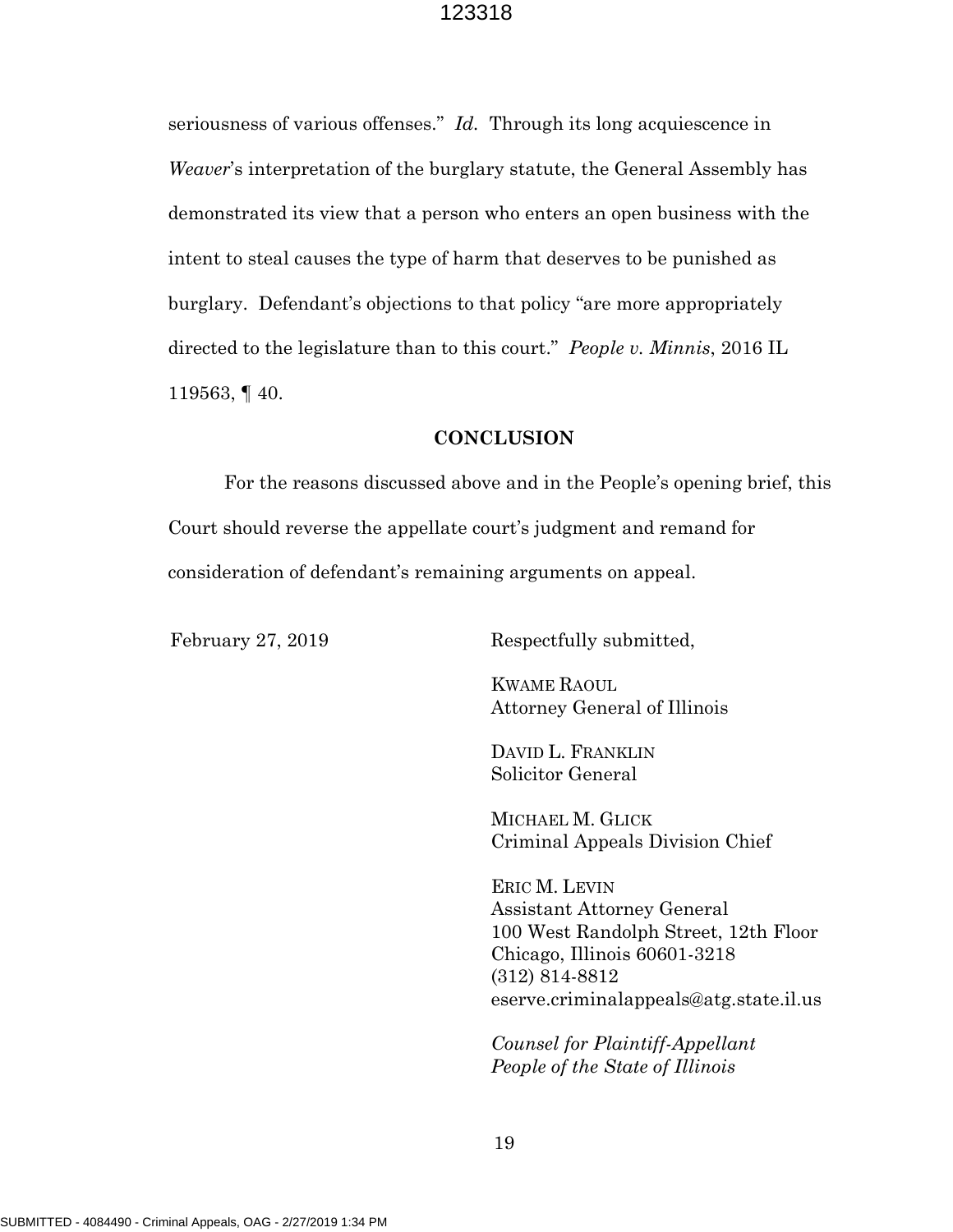# **RULE 341(c) CERTIFICATE OF COMPLIANCE**

I certify that this brief conforms to the requirements of Rules 341(a) and (b). The length of this brief, excluding the pages containing the Rule 341(d) cover, the Rule 341(c) certificate of compliance, and the certificate of service is nineteen pages.

> /s/ Eric M. Levin ERIC M. LEVIN Assistant Attorney General